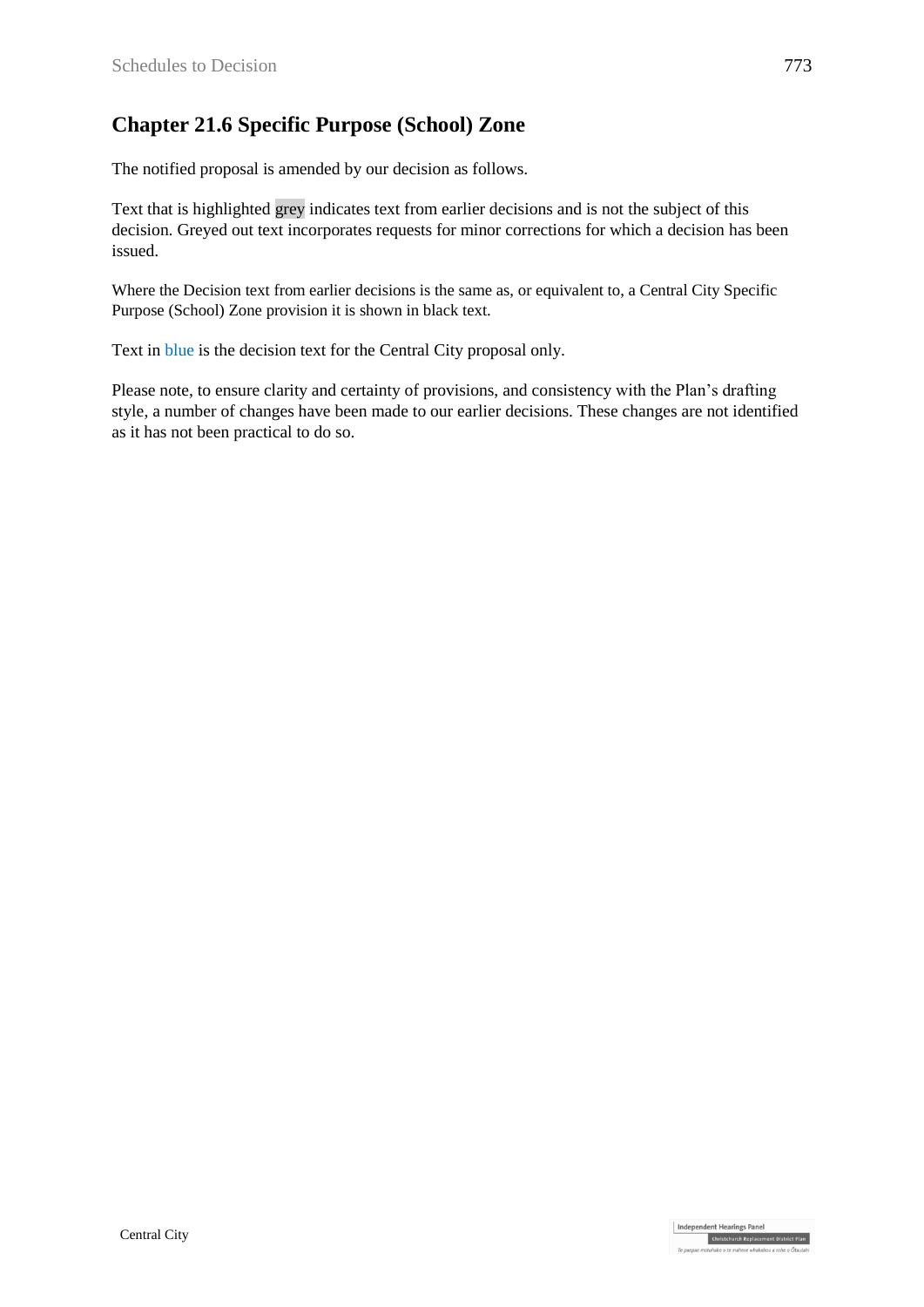# **21.6 Specific Purpose (School) Zone**

### **21.6.1 Introduction**

This introduction is to assist the lay reader to understand how this chapter works and what it applies to. It is not an aid to interpretation in a legal sense.

The provisions in this chapter give effect to the Chapter 3 Strategic Directions Objectives.

This chapter relates to activities that may occur in the Specific Purpose (School) Zone. Objectives, policies, rules, standards and assessment criteria provide for activities in this zone.

The Specific Purpose (School) Zone applies to a number of public and private school sites throughout the district. It seeks to enable education providers to efficiently use and develop their land and buildings for education activities and as hubs for a diverse range of community activities. It also seeks to mitigate significant adverse effects on the amenity of adjoining zones, and to recognise and enhance the contribution of education buildings and sites to the character of neighbourhoods.

### **21.6.2 Objectives and policies**

#### **21.6.2.1 Objective – Use of education facilities**

- a. Education providers are able to efficiently use and develop their land and buildings, within the wider network of education facilities across Christchurch, for:
	- i. education activity; and as
	- ii. hubs for a diverse range of community activities,

while:

- iii. mitigating significant adverse effects on the amenity of adjoining zones, and
- iv. recognising and enhancing the contribution of education buildings and sites to the character of neighbourhoods.

#### **21.6.2.1.1 Policy – Community use of education facilities**

a. Provide for community use of education land and buildings, including use for active and passive recreation, where such use of land and buildings is compatible with, and secondary to, the use of the site for education activity.

#### **21.6.2.1.2 Policy – Amenity of neighbourhoods**

a. Ensure adverse effects from education sites on neighbourhood amenity, including effects arising from building location and scale, traffic, parking, and noise are not significant, while also recognising the benefits of education and community activities occurring on school sites for the wider community.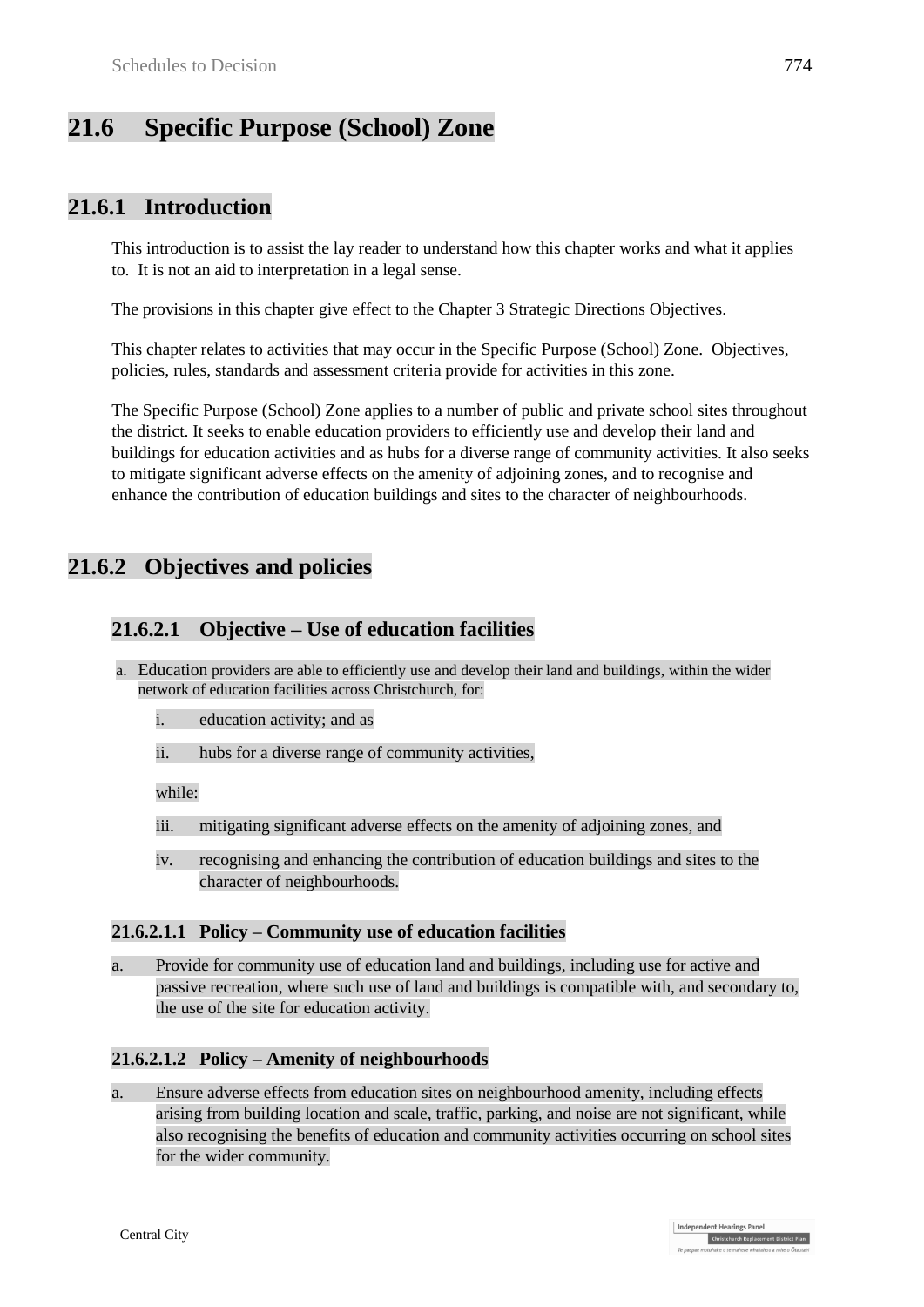#### **21.6.2.1.3 Policy – Contribution of education sites to the character of neighbourhoods**

a. Encourage education providers to develop buildings and sites to a high standard of visual amenity and design.

#### **21.6.2.2 Objective – Future use of surplus education land and buildings**

a. Change of use of surplus education land and buildings to activities compatible with the surrounding area is facilitated.

#### **21.6.2.2.1 Policy – Additional development provisions**

a. Provide for land and buildings no longer required for an education activity to be developed for other uses where those uses are consistent with the provisions applicable in the surrounding environment.

### **21.6.3 How to interpret and apply the rules**

- a. The rules that apply to activities in the Specific Purpose (School) Zone are contained in the activity status tables (including activity specific standards) in Rule 21.6.4 and the built form standards in Rule 21.6.5.
- b. The activity status tables and standards in the following chapters also apply to activities in the Specific Purpose (School) Zone:
	- **5** Natural Hazards;
	- **6** General Rules and Procedures:
	- **7** Transport;
	- **8** Subdivision, Development and Earthworks;
	- **9** Natural and Cultural Heritage;
	- **11** Utilities and Energy; and
	- **12** Hazardous Substances and Contaminated land.
- c. Where the word "facility" is used in the rules, it shall also include the use of a site/building for the activity that the facility provides for, unless expressly stated otherwise.

Similarly, where the word/phrase defined include the word "activity" or "activities", the definition includes the land and/or buildings for that activity unless stated otherwise in the activity status tables.

d. Appendices 21.6.7.1, 21.6.7.2 and 21.6.7.3 list the alternative zones that apply to each of the school sites. Rules 21.6.5.1, 21.6.5.2, 21.6.5.3 and 21.6.5.4 provide for any additional activities or facilities on each of the school sites in accordance with the rules in the relevant alternative zone listed in Appendix 21.6.7.1, 21.6.7.2 and 21.6.7.3.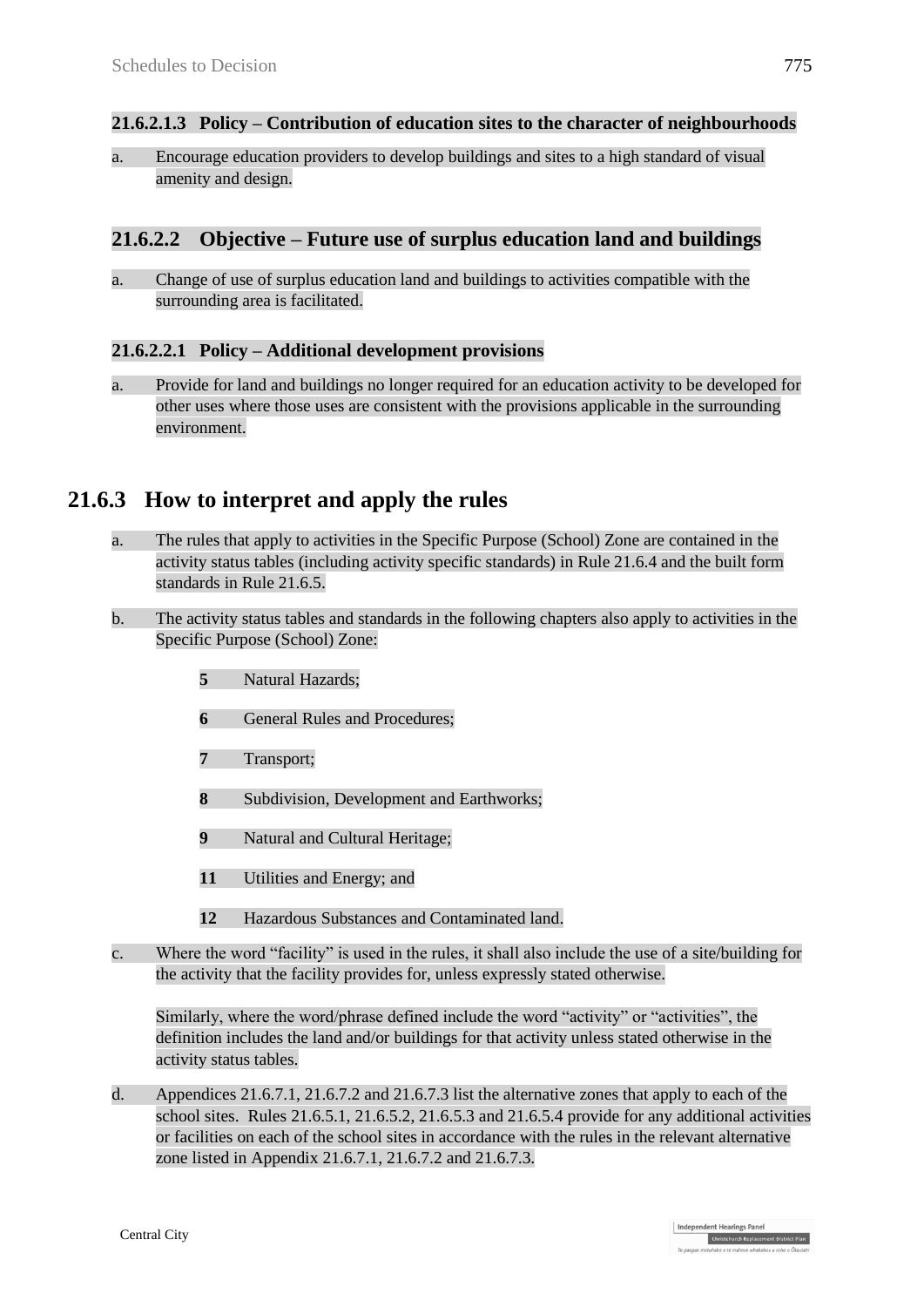# **21.6.4 Rules – Specific Purpose (School) Zone**

### **21.6.4.1 Activity status tables**

#### **21.6.4.1.1 Permitted activities**

The activities listed below are permitted activities in the Specific Purpose (School) Zone if they meet any activity specific standards set out in this table and the built form standards in Rule 21.6.5.

Activities may also be restricted discretionary, discretionary or non-complying as specified in Rules 21.6.4.1.2, 21.6.4.1.3 and 21.6.4.1.4.

|                | <b>Activity</b>                                                                                                                                                              | <b>Activity Specific</b><br><b>Standards</b> |
|----------------|------------------------------------------------------------------------------------------------------------------------------------------------------------------------------|----------------------------------------------|
| <b>P1</b>      | Education activity and facilities, and additions to such facilities.                                                                                                         | Nil                                          |
| P <sub>2</sub> | Any spiritual activity and facility established before 2 May 2015, which<br>are not ancillary to an education activity, and additions to such facilities.                    |                                              |
| <b>P3</b>      | Community activities (but not a community facility) occurring at an<br>education or spiritual facility.                                                                      |                                              |
| P <sub>4</sub> | Any additional activities or facilities which would be permitted activities<br>in the alternative zone listed for that site in Appendices 21.6.7.1, 21.6.7.2<br>or 21.6.7.3. |                                              |

#### **21.6.4.1.2 Restricted discretionary activities**

The activities listed below are restricted discretionary activities.

Discretion to grant or decline consent and impose conditions is restricted to the matters of discretion set out in Section 21.6.6, as set out in the table below.

|     | <b>Activity</b>                                                                                                                     | The Council's discretion shall be limited to<br>the following matters:                                                                   |
|-----|-------------------------------------------------------------------------------------------------------------------------------------|------------------------------------------------------------------------------------------------------------------------------------------|
| RD1 | Any activity listed in Rule 21.6.4.1.1 that<br>does not meet the built form standard in<br>Rule 21.6.5.1.                           | Amenity of the Neighbourhood $-21.6.6.1$<br>a.<br>$(b)$ , $(d)$ , $(e)$ and $(h)$ .                                                      |
| RD2 | Any activity listed in Rule 21.6.4.1.1 that<br>does not meet the built form standard in<br>Rule 21.6.5.2, or Rule 21.6.5.4.         | Amenity of the neighbourhood $-21.6.6.1$<br>a.<br>$(a), (b), (c), (d)$ and $(e).$                                                        |
| RD3 | Any activity listed in Rule 21.6.4.1.1 that<br>does not meet the built form standard in<br>Rule 21.6.5.3.                           | Amenity of the neighbourhood $-21.6.6.1$<br>a.<br>$(b)$ , (c), (d), (e), (f), (g) and (h).<br>b. Traffic Issues $-21.6.6.2$ (a) and (b). |
| RD4 | Any activity listed in Rule 21.6.4.1.1 that<br>does not meet the built form standard in<br>Rule 21.6.5.6.                           | a. Water supply for firefighting $-21.6.6.3$ (a).                                                                                        |
| RD5 | Any additional activities or facilities<br>which would be restricted discretionary<br>activities in the alternative zone listed for | The matters of discretion for the additional<br>activity or facility in the alternative zone listed                                      |

Independent Hearings Panel

Christchurch Replacement District Plan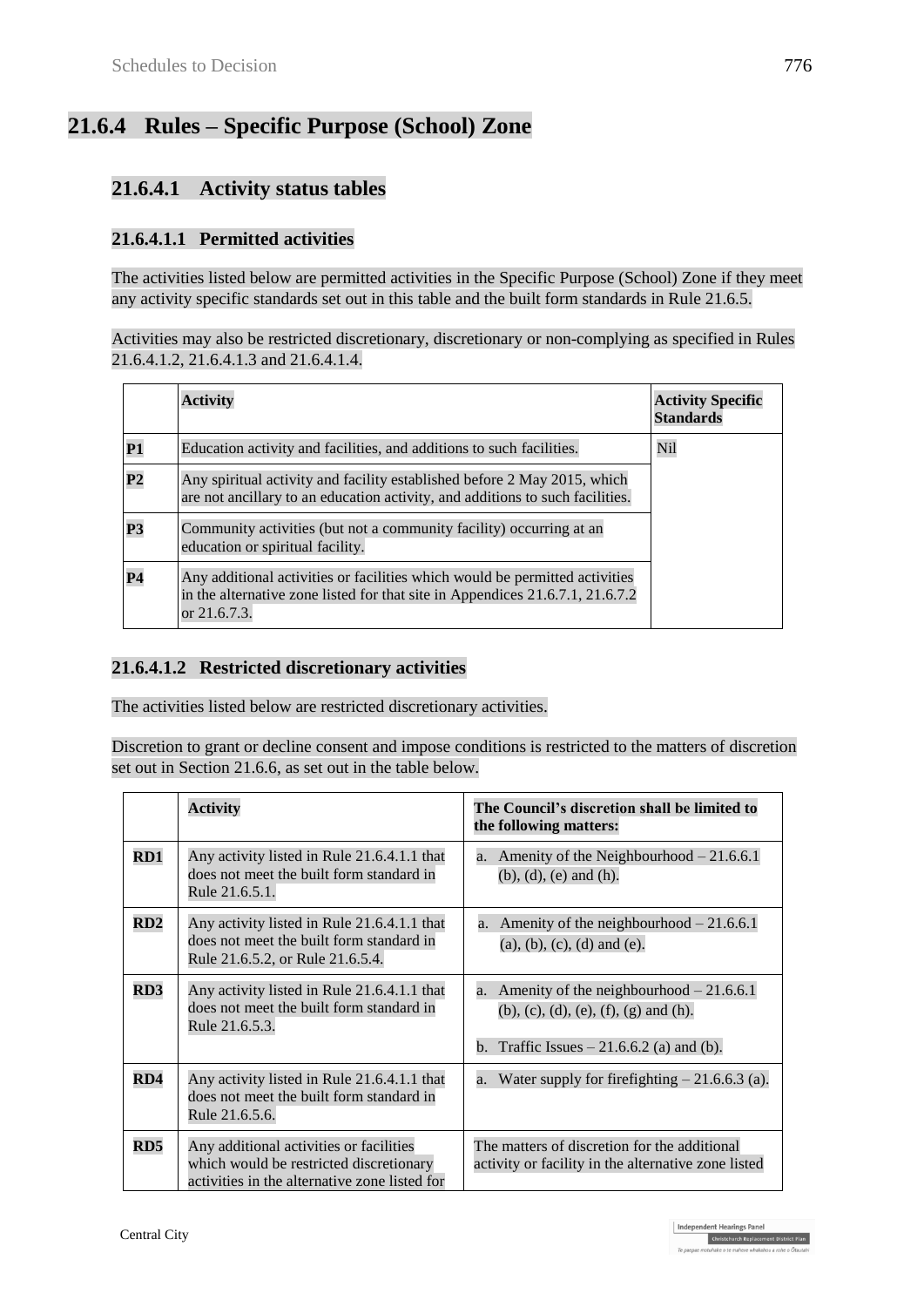| that site in Appendices $21.6.7.1$ , $21.6.7.2$                                                                                                                                                                                                                                                                                                                                                                                                                                                                                                                                                                                                                                                                                                                          | for that site in Appendices $21.6.7.1$ , $21.6.7.2$ or                                                                                                                                                                                                                                                                                                                                                                                                                 |
|--------------------------------------------------------------------------------------------------------------------------------------------------------------------------------------------------------------------------------------------------------------------------------------------------------------------------------------------------------------------------------------------------------------------------------------------------------------------------------------------------------------------------------------------------------------------------------------------------------------------------------------------------------------------------------------------------------------------------------------------------------------------------|------------------------------------------------------------------------------------------------------------------------------------------------------------------------------------------------------------------------------------------------------------------------------------------------------------------------------------------------------------------------------------------------------------------------------------------------------------------------|
| or 21.6.7.3.                                                                                                                                                                                                                                                                                                                                                                                                                                                                                                                                                                                                                                                                                                                                                             | 21.6.7.3.                                                                                                                                                                                                                                                                                                                                                                                                                                                              |
| RD6<br>A major sports facility on Lot 1 DP11232<br>(Heaton Street Intermediate Normal<br>School), where:<br>a. It is developed in conjunction with<br>part of the adjacent Lot 1 DP12727<br>(that part of Elmwood Park located at<br>83D Heaton Street); and<br>b. The net contiguous site set aside for<br>the major sports facility is no less than<br>6,000m <sup>2</sup> across both sites<br>c. A 3 metre wide landscaped area is<br>established along all Residential<br>Suburban Zone boundaries which shall<br>be planted with a minimum of 1 tree<br>for every 10 metres of boundary.<br>d. In addition to (c), within on-site car<br>parking areas, 1 tree shall be planted<br>for every 5 car parking spaces.<br>shall be a restricted discretionary activity | Major Sports Facility on Heaton Street<br>a.<br>Intermediate School $-21.6.6.4$ (a) and (b).<br>b. Parking areas $-21.6.6.4$ (c) and (d).<br>Traffic generation and $access - 21.6.6.4$ (e)<br>$\mathbf{c}$ .<br>to $(g)$ .<br>d. Landscaping and trees $-18.7.1.13$ .<br>Overlooking and privacy in relation to<br>e.<br>adjacent residential properties and the<br>remainder of the school property.<br>Amenity of the neighbourhood $-21.6.6.1$<br>$(a)$ to $(h)$ . |

#### **21.6.4.1.3 Discretionary activities**

The activities listed below are discretionary activities.

|                          | <b>Activity</b>                                                                                                                                                                                                                                        |  |  |
|--------------------------|--------------------------------------------------------------------------------------------------------------------------------------------------------------------------------------------------------------------------------------------------------|--|--|
| $\mathbf{D1}$            | Any new spiritual activity and facility.                                                                                                                                                                                                               |  |  |
| $\overline{D2}$          | Any activity listed in Rule 21.6.4.1.1 that does not meet Rule 21.6.5.5.                                                                                                                                                                               |  |  |
| $\overline{\mathbf{D}3}$ | Any additional activities or facilities which would be discretionary activities in the alternative<br>zone listed for that site in Appendices 21.6.7.1, 21.6.7.2 or 21.6.7.3.                                                                          |  |  |
| $\overline{D4}$          | A major sports facility on Lot 1 DP11232 (Heaton Street Intermediate Normal School),<br>developed in conjunction with part of Lot 1 DP12727, Elmwood Park located at 83D Heaton<br>Street, that does not meet Rule $21.6.4.1.2$ - RD6 (b), (c) or (d). |  |  |

### **21.6.4.1.4 Non-complying activities**

The activities listed below are non-complying activities.

|     | <b>Activity</b>                                                                                                                                                                                                                                                                                   |
|-----|---------------------------------------------------------------------------------------------------------------------------------------------------------------------------------------------------------------------------------------------------------------------------------------------------|
| NC1 | Any activity that is not listed above as a permitted, restricted discretionary, or<br>discretionary activity.                                                                                                                                                                                     |
| NC2 | Sensitive activities and buildings (excluding accessory buildings associated with an<br>a.<br>existing activity) within 10m of the centreline of the 66 KV electricity distribution line<br>through the Kendal School, or within 10 metres of a foundation of an associated<br>support structure. |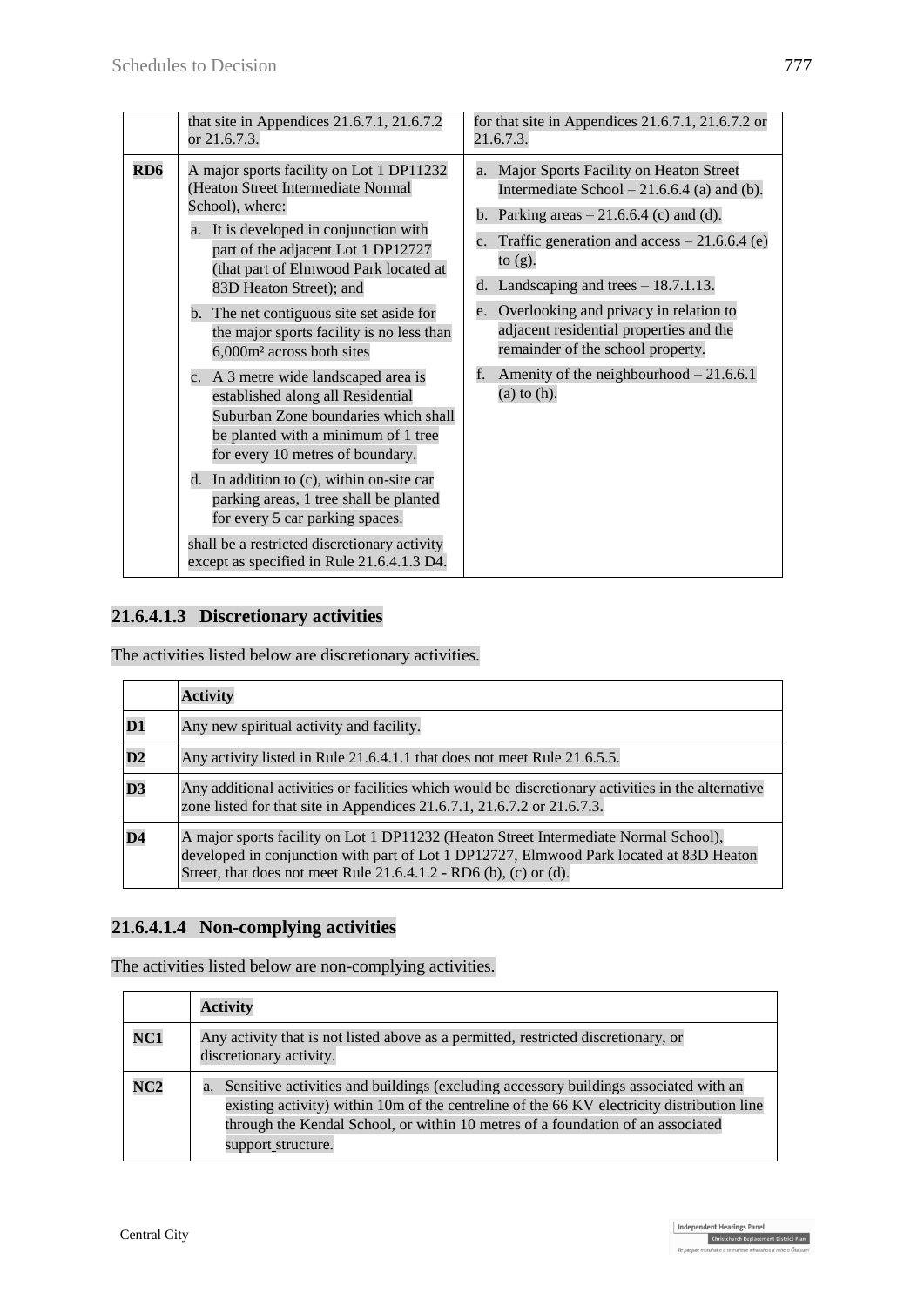b. Fences within 5 metres of the 66 KV electricity distribution line support structure foundations (through Kendal School).

Any application arising from this rule shall be limited notified only to Orion New Zealand Limited or other electricity distribution network operator (absent its written approval).

Notes:

1. The 66kV electricity distribution line through Kendal School is shown on Planning Map 23.

2. Vegetation to be planted around the electricity distribution lines should be selected and/or managed to ensure that it will not result in that vegetation breaching the Electricity (Hazards from Trees) Regulations 2003.

3. The New Zealand Electrical Code of Practice for Electrical Safe Distances (NZECP 34:2001) contains restrictions on the location of structures and activities in the vicinity of electricity distribution lines, which must be complied with.

# **21.6.5 Built form standards**

### **21.6.5.1 Maximum site coverage**

The maximum percentage of the net site area covered by buildings shall be as follows:

|                | <b>Applicable to</b>                                                                                                                  | <b>Standard</b>          |
|----------------|---------------------------------------------------------------------------------------------------------------------------------------|--------------------------|
| a.             | School sites where the additional activities and standards are from the<br>zones listed in Appendices 21.6.7.1, 21.6.7.2 or 21.6.7.3: | 40%                      |
|                | Residential Suburban,                                                                                                                 |                          |
|                | Residential Suburban Density Transition,                                                                                              |                          |
|                | Residential Hills,                                                                                                                    |                          |
|                | Residential Banks Peninsula,                                                                                                          |                          |
|                | <b>Residential Small Settlement or</b>                                                                                                |                          |
|                | Rural Zones.                                                                                                                          |                          |
| $b$ .          | School sites where the additional activities and standards are from the<br>zones listed in Appendices 21.6.7.1, 21.6.7.2 or 21.6.7.3: | 45%                      |
|                | Residential Medium Density, or                                                                                                        |                          |
|                | Residential New Neighbourhood Zones, or                                                                                               |                          |
|                | <b>Open Space Community Park Zone.</b>                                                                                                |                          |
| C <sub>1</sub> | School sites where the additional activities and standards are from the<br>zones listed in Appendices 21.6.7.1, 21.6.7.2 or 21.6.7.3: | No maximum<br>percentage |
|                | <b>Residential Central City,</b>                                                                                                      |                          |
|                | <b>Commercial Central City Business,</b>                                                                                              |                          |
|                | Commercial Central City Mixed Use, or                                                                                                 |                          |
|                | <b>Industrial General Zone.</b>                                                                                                       |                          |
| $\mathbf{d}$ . | Spiritual facilities on school sites listed in Appendices 21.6.7.1, 21.6.7.2<br>or 21.6.7.3.                                          | 50%                      |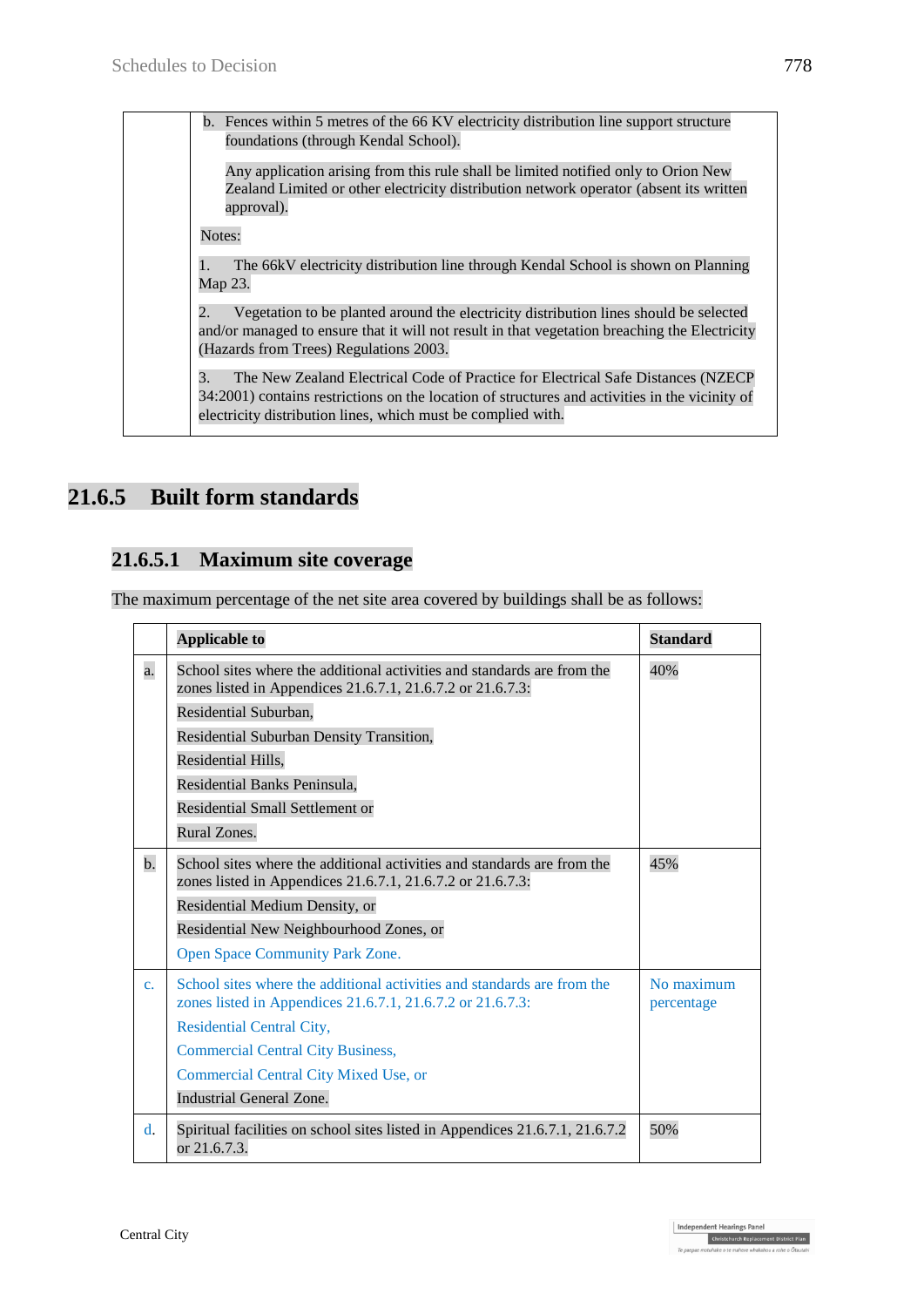# **21.6.5.2 Daylight recession planes**

|  |  |  | No part of any building shall project beyond a building envelope contained by: |  |
|--|--|--|--------------------------------------------------------------------------------|--|
|  |  |  |                                                                                |  |

|                  | <b>Applicable to</b>                                                                                                                                                                                                                                                                                                                                                                       | <b>Standard</b>                                                                                                            |
|------------------|--------------------------------------------------------------------------------------------------------------------------------------------------------------------------------------------------------------------------------------------------------------------------------------------------------------------------------------------------------------------------------------------|----------------------------------------------------------------------------------------------------------------------------|
| a.               | School sites where the additional activities and standards<br>are from the zones listed in Appendices 21.6.7.1, 21.6.7.2 or<br>21.6.7.3:<br>Residential Suburban,<br>Residential Suburban Density Transition,<br>Residential Hills,<br>Residential Medium Density,<br>Residential New Neighbourhood, or<br>Rural Zones,<br>Residential Central City, or<br>Open Space Community Park Zone. | Recession planes from<br>points 2.3 metres above a<br>boundary with a residential<br>zone as shown in Appendix<br>14.14.2. |
| $\mathbf b$ .    | School sites where the additional activities and standards<br>are from the zones listed in Appendices 21.6.7.1, 21.6.7.2 or<br>21.6.7.3<br>Residential Banks Peninsula,<br>Residential Small Settlement.                                                                                                                                                                                   | 45 degree recession planes<br>measured from points 2<br>metres above a boundary<br>with a residential zone.                |
| $\overline{c}$ . | For a major sports facility on Lot 1 DP 11232 and on any<br>land in an adjoining open space zone, where a site boundary<br>adjoins the Residential Suburban Zone.                                                                                                                                                                                                                          | Recession planes from<br>points 2.3 metres above the<br>boundary, as shown in<br>Appendix 14.14.2A.                        |

### **21.6.5.3 Minimum building setback from road boundaries**

The minimum building setback from road boundaries shall be:

|                | <b>Applicable to</b>                                                                                                                                                            | <b>Standard</b> |
|----------------|---------------------------------------------------------------------------------------------------------------------------------------------------------------------------------|-----------------|
| $\mathbf{a}$ . | School sites where the additional activities and standards are from the zones listed in<br>Appendices 21.6.7.1, 21.6.7.2 or 21.6.7.3:                                           | 10 metres       |
|                | Residential Suburban;                                                                                                                                                           |                 |
|                | <b>Residential Suburban Density Transition;</b>                                                                                                                                 |                 |
|                | Residential Hills;                                                                                                                                                              |                 |
|                | Residential Banks Peninsula;                                                                                                                                                    |                 |
|                | Residential Small Settlement; or                                                                                                                                                |                 |
|                | Rural Zones.                                                                                                                                                                    |                 |
| $\mathbf b$ .  | School sites where the additional activities and standards are from the zones listed in<br>Appendices 21.6.7.1, 21.6.7.2 or 21.6.7.3:                                           | 4 metres        |
|                | Residential Medium Density, or                                                                                                                                                  |                 |
|                | Residential New Neighbourhood Zones.                                                                                                                                            |                 |
| C <sub>1</sub> | School sites where the additional activities and standards are from the zones listed in<br>Appendices 21.6.7.1, 21.6.7.2 or 21.6.7.3:<br><b>Open Space Community Park Zone.</b> | 5 metres        |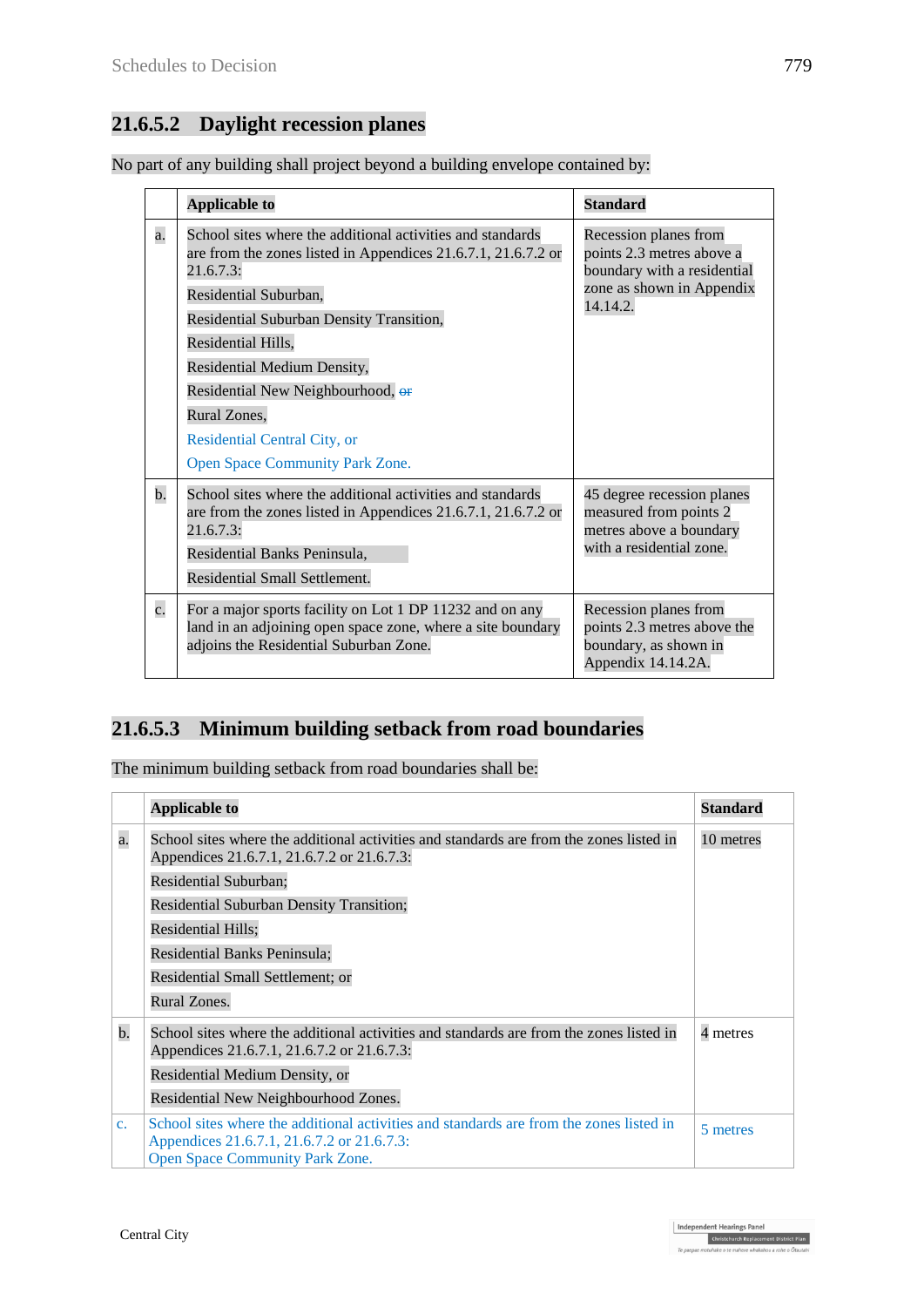|             | <b>Applicable to</b>                                                                                                                                                          | <b>Standard</b> |
|-------------|-------------------------------------------------------------------------------------------------------------------------------------------------------------------------------|-----------------|
| $d_{\cdot}$ | School sites where the additional activities and standards are from the zones listed in<br>Appendices 21.6.7.1, 21.6.7.2 or 21.6.7.3:<br><b>Residential Central City Zone</b> | 2 metres        |
| e.          | The Phillipstown School site, where the additional activities and standards are from<br>the Industrial General Zone.                                                          | 6 metres        |
| f.          | For a major sports facility on Lot 1 DP 11232, and on any land in an adjoining the<br>Open Space Zone.                                                                        | 10 metres       |
| g.          | Spiritual facilities on school sites listed in Appendices 21.6.7.1, 21.6.7.2 or 21.6.7.3.                                                                                     | 6 metres        |

# **21.6.5.4 Minimum building setback from internal boundaries**

|                  | <b>Applicable to</b>                                                                                                                                                                                                | <b>Standard</b>                                                                                                                                                                              |
|------------------|---------------------------------------------------------------------------------------------------------------------------------------------------------------------------------------------------------------------|----------------------------------------------------------------------------------------------------------------------------------------------------------------------------------------------|
| $\overline{a}$ . | From a boundary with any other zone, with the<br>exception of $(b)$ , $(c)$ , $(d)$ , and $(e)$ below.                                                                                                              | 6 metres                                                                                                                                                                                     |
| $\mathbf b$ .    | From a boundary with any other zone, if the building<br>does not exceed 4.5 metres in height; and<br>Either:                                                                                                        | 3 metres                                                                                                                                                                                     |
|                  | does not exceed 15 metres in length, or<br>i.                                                                                                                                                                       |                                                                                                                                                                                              |
|                  | ii.<br>a recess is provided for every additional 15<br>metres of building length or part thereof,<br>with a minimum dimension of 3 metres by 3<br>metres for the full height of the building<br>including the roof. |                                                                                                                                                                                              |
| $\overline{c}$ . | Accessory buildings for caretaking and storage<br>purposes from a boundary with any other zone.                                                                                                                     | Nil, if the length of walls of accessory<br>buildings within 6 metres of a boundary<br>does not exceed a total of 9 metres for<br>each 100 metres length of boundary;<br>Otherwise 6 metres. |
| $\overline{d}$ . | For a major sports facility on Lot 1 DP 11232<br>developed in conjunction with part of the adjacent<br>Elmwood Park located at 83D Heaton Street.                                                                   | 6 metres, except that on the boundaries<br>with Lot 1 DP12727, Elmwood Park no<br>setback is required.                                                                                       |
| e.               | Spiritual facilities on school sites listed in Appendices<br>21.6.7.1, 21.6.7.2 or 21.6.7.3.                                                                                                                        | 5 metres                                                                                                                                                                                     |

The minimum building setback from an internal boundary shall be:

# **21.6.5.5 Maximum building height**

The maximum height of any building shall be:

|    | <b>Applicable to</b>                                                                                                                                              | Standard                                                                       |
|----|-------------------------------------------------------------------------------------------------------------------------------------------------------------------|--------------------------------------------------------------------------------|
| a. | School sites where the additional activities and standards are<br>from the zones listed in Appendices 21.6.7.1, 21.6.7.2 or<br>21.6.7.3:<br>Residential Suburban. | 10 metres within 20 metres of an<br>internal boundary, otherwise 14<br>metres. |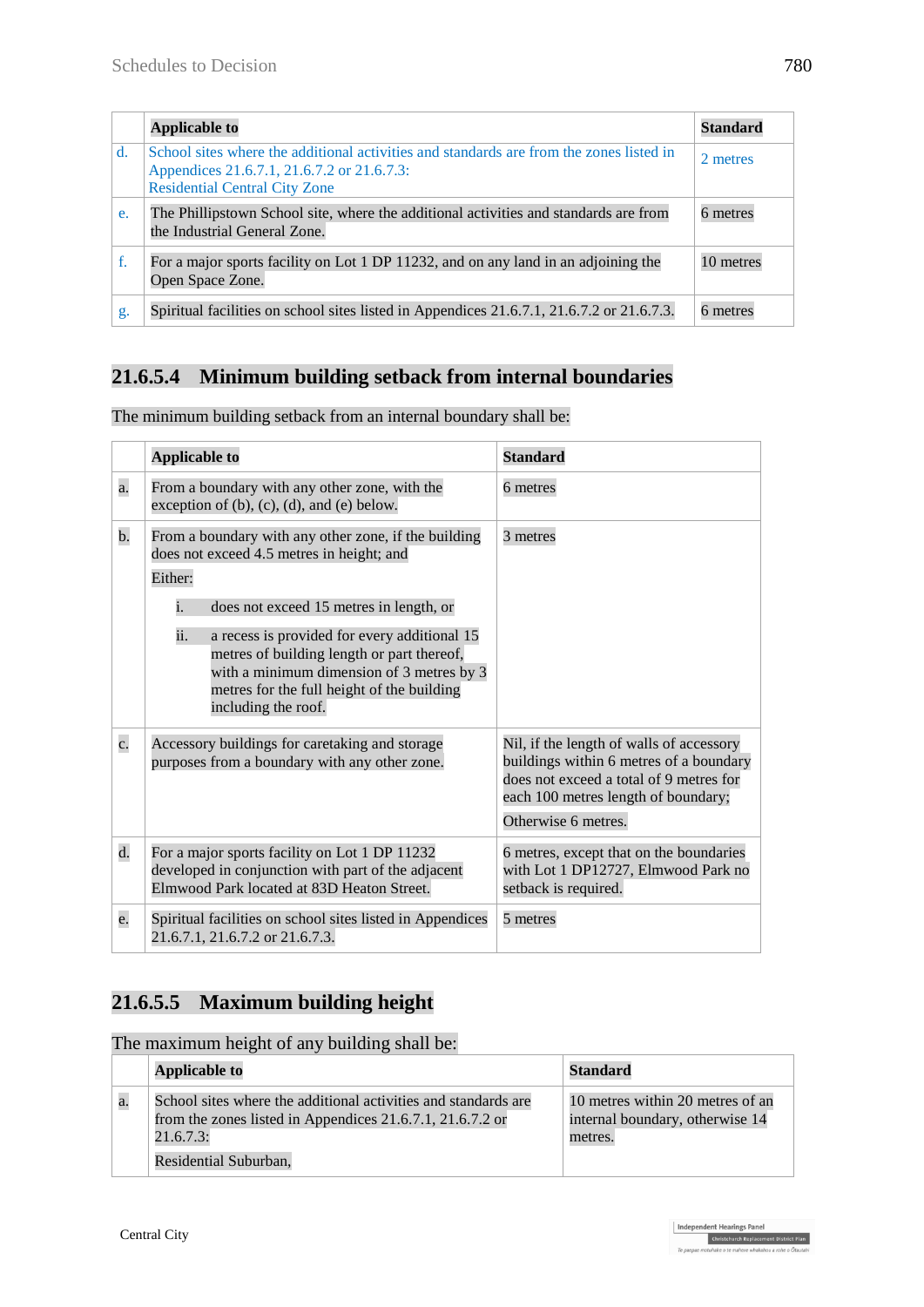|                | <b>Applicable to</b>                                                                                                                                                                                                                                                    | <b>Standard</b>                                                             |
|----------------|-------------------------------------------------------------------------------------------------------------------------------------------------------------------------------------------------------------------------------------------------------------------------|-----------------------------------------------------------------------------|
|                | Residential Suburban Density Transition,                                                                                                                                                                                                                                |                                                                             |
|                | Residential Hills,                                                                                                                                                                                                                                                      |                                                                             |
|                | Residential Banks Peninsula,                                                                                                                                                                                                                                            |                                                                             |
|                | Residential Small Settlement, or                                                                                                                                                                                                                                        |                                                                             |
|                | Rural Zones.                                                                                                                                                                                                                                                            |                                                                             |
| $b$ .          | School sites where the additional activities and standards are<br>from the zones listed in Appendices 21.6.7.1, 21.6.7.2 or<br>21.6.7.3:                                                                                                                                | 12 metres within 20 metres of<br>internal boundary, otherwise 16<br>metres. |
|                | Residential Medium Density, or                                                                                                                                                                                                                                          |                                                                             |
|                | Residential New Neighbourhood Zones;                                                                                                                                                                                                                                    |                                                                             |
|                | with the exception of (c) below.                                                                                                                                                                                                                                        |                                                                             |
| $\mathbf{c}$ . | School sites where the additional activities and standards are<br>from the zones listed in Appendix 21.6.7.1, 21.6.7.2, or 21.6.7.3:                                                                                                                                    | 11 metres or 14 metres. Refer to<br><b>Central City Maximum Building</b>    |
|                | <b>Residential Central City Zone.</b>                                                                                                                                                                                                                                   | Height Planning Map.                                                        |
| $\mathbf{d}$ . | School sites where the additional activities and standards are<br>from the zones listed in Appendix 21.6.7.1. 21.6.7.2, or 21.6.7.3:<br><b>Commercial Central City Business, or</b><br><b>Commercial Central City Mixed Use Zones.</b>                                  | <b>Refer to Central City Maximum</b><br>Building Height Planning Map.       |
| e.             | The Phillipstown School site, where the additional activities and<br>standards are from the Industrial General zone, and Christ's<br>College west of Rolleston Avenue, where the additional<br>activities and standards are from the Open Space Community<br>Park Zone. | 15 metres                                                                   |
| f.             | For a major sports facility on Lot 1 DP 11232 developed in<br>conjunction with part of the adjacent Elmwood Park located at<br>83D Heaton Street.                                                                                                                       | 12 metres                                                                   |

### **21.6.5.6 Water supply for firefighting**

a. All buildings, excluding accessory buildings, shall provide sufficient access for firefighting appliances and supply of water for firefighting in accordance with the New Zealand Fire Service Firefighting Water Supplies Code of Practice (SNZ PAS: 4509:2008).

## **21.6.6 Matters of discretion**

### **21.6.6.1 Amenity of the neighbourhood**

- a. Effects on amenity of adjoining properties, including daylight and sunlight admission.
- b. Any visual dominance over adjoining properties, or their outlook to the street; or visual dominance over the street or nearby public open space.
- c. Any loss of privacy for adjoining properties through overlooking.
- d. Alternative practical locations for the building on the site.
- e. Opportunities for landscaping and tree planting, as well as screening of buildings.

Independent Hearings Panel

Christchurch Replacement District Plan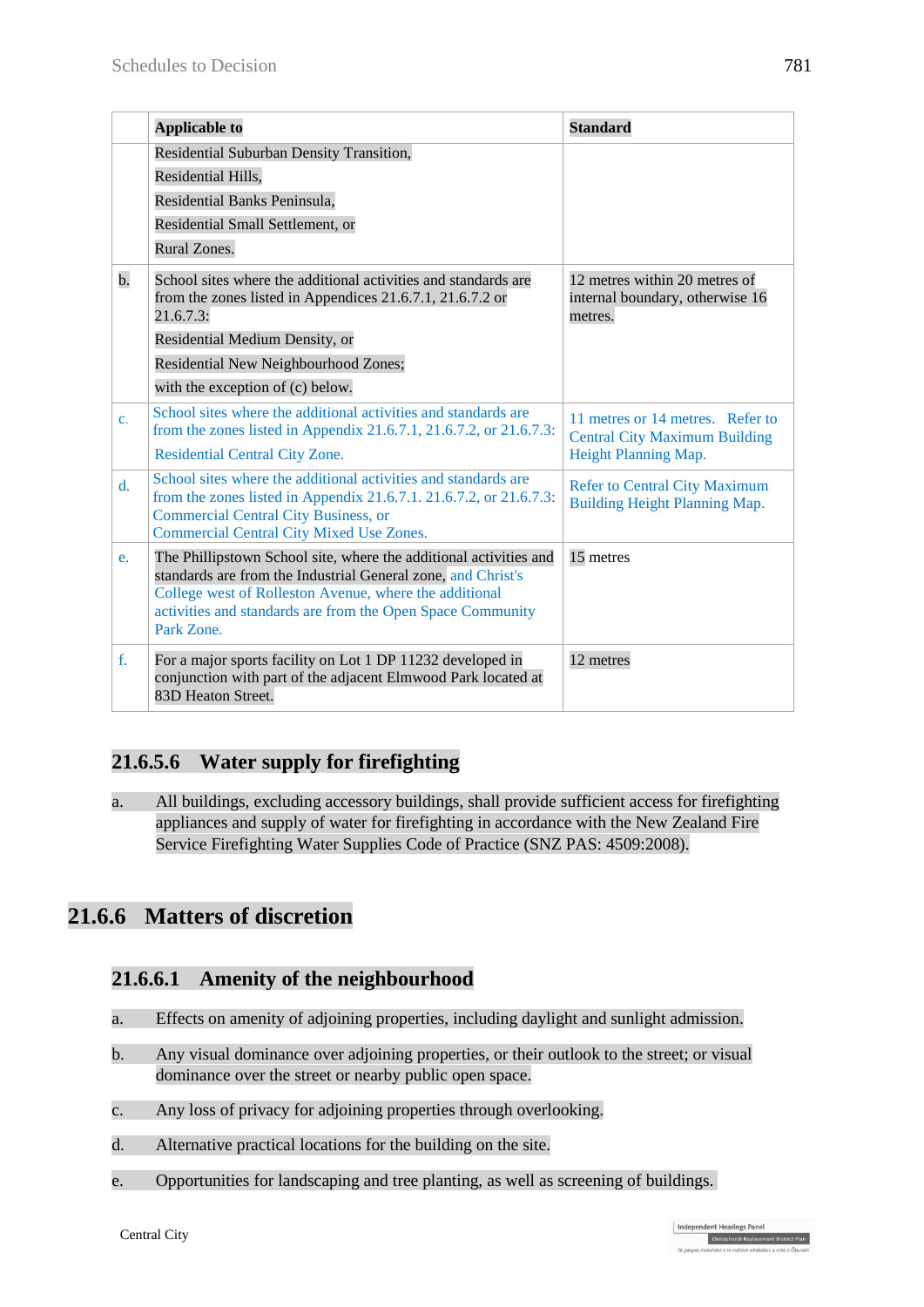- f. Whether the nature and form of development on adjoining site(s) mitigates the potentially adverse effects of increased height or building scale.
- g. The compatibility of the building in terms of appearance, layout and scale of other buildings and sites in the surrounding area, including whether increased height would result in buildings which significantly contrast with the scale of surrounding development, both existing and permitted.
- h. The balance of open space and buildings on the site, in the context of:
	- i. The character of the surrounding zone(s); and
	- ii. The contribution of the buildings and grounds to local landscape character.

### **21.6.6.2 Traffic issues**

- a. Any potentially adverse effects on the surrounding environment and adjoining zones of traffic and parking associated with the proposed new development.
- b. Where an Integrated Transport Assessment has not been provided, the ability to provide safe access to cycle parking and to drop-off/pick-up areas for children.

### **21.6.6.3 Water supply for firefighting**

a. Whether sufficient firefighting water supply is available to ensure the safety of people and property in the zone, as well as neighbouring properties, in the event of fire.

#### **21.6.6.4 Major sports facility on Heaton Street Intermediate School**

- a. With respect to a major sports facility on Heaton St Intermediate School, whether the site size will:
	- i. Provide sufficient separation to mitigate the effects of activities, buildings and car parking on the school and adjoining residents;
	- ii. Provide adequate public access and connectivity;
	- iii. Promote a safe physical environment and reflect principles of Crime Prevention through Environmental Design (CPTED);
	- iv. Enable a mixed or multifunctional use of land and facilities, and/or an adaptable design to increase the capacity of the recreation facility; and
	- v. Create benefits in terms of satisfying the needs of the local community, particularly where there is an identified deficiency, or specialised recreational needs.
- b. Whether the scale of the facility is in keeping with the local context and character of the surrounding environment.
- c. Whether the parking area within school zoned land will:
	- i. Significantly reduce open space and/or displace recreation activities;
	- ii. Give rise to nuisance effects;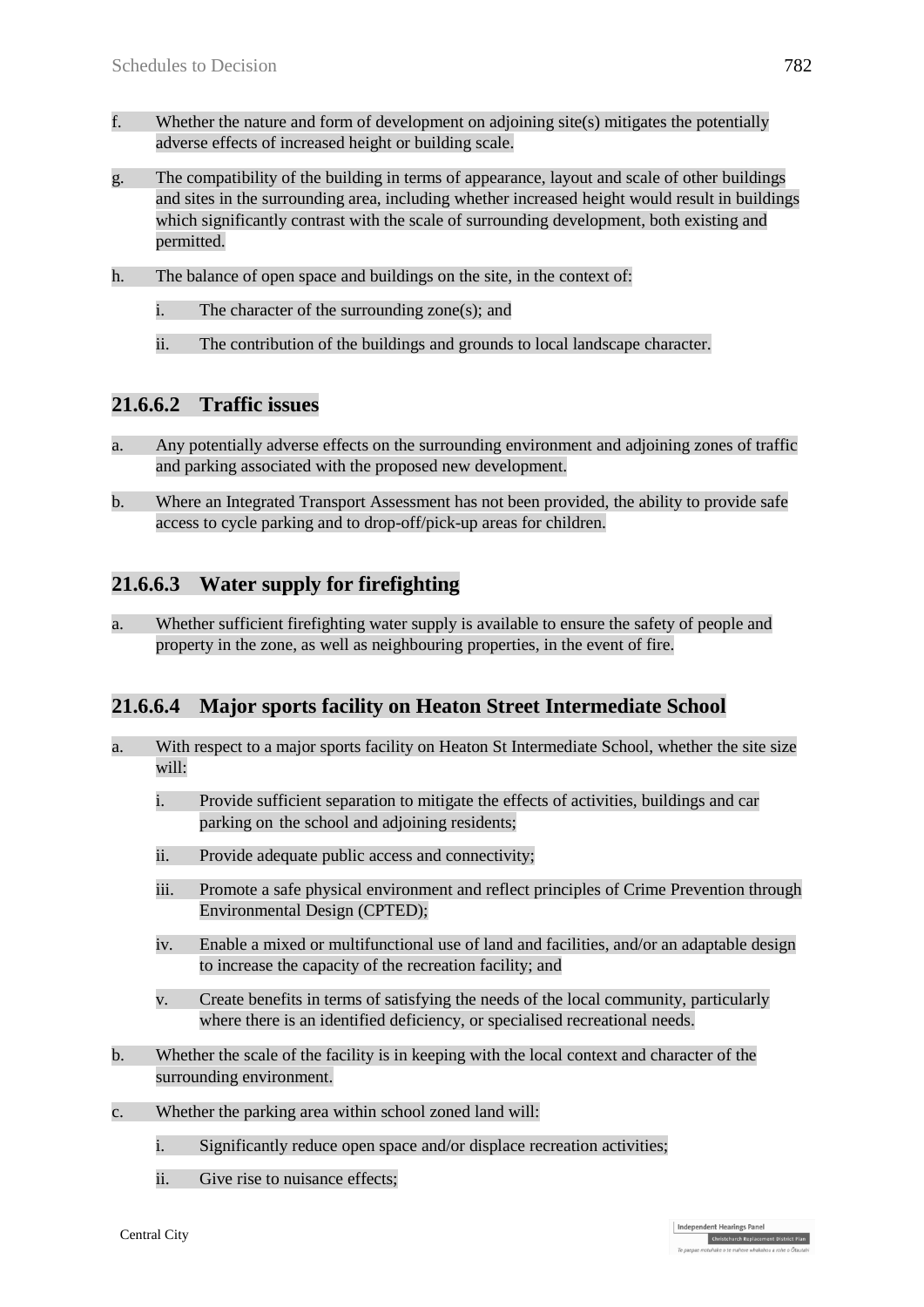- iii. Be designed and landscaped to mitigate visual effects. Reference should be made to General Rules and Procedures, Appendix 6.11.6, Part B for guidance and information on tree species;
- iv. Promote a safe physical environment and reflect principles of Crime Prevention through Environmental Design (CPTED); and
- v. Allow for better utilisation and improve the amenity of the sports facility.
- d. Whether the reduced on-site carparking will create extra demand for parking in the surrounding streets and /or adversely affect the efficiency and safety of the road network, and/or the amenity values of the surrounding environment.
- e. Whether traffic generation and vehicle access will adversely affect character and amenity of the surrounding area and/or safety and efficient functioning of the road network.

## **21.6.7 Appendices**

The alternative zone that applies to each of the school sites included within the Specific Purpose (School) Zone are shown in the following appendices:

Appendix 21.6.7.1 – State Schools;

Appendix 21.6.7.2 – State Integrated Schools; and

Appendix 21.6.7.3 – Private Schools.

For a full version of the zone abbreviations, refer to the legends for the planning maps.

|                         | <b>School Name</b>                 | <b>Location</b>                                       |    | <b>Map Ref Alternative Zone</b> |
|-------------------------|------------------------------------|-------------------------------------------------------|----|---------------------------------|
| $\mathbf{1}$            | <b>Addington Primary School</b>    | Brougham Street, Addington                            | 38 | <b>RMD</b>                      |
| $\overline{\mathbf{c}}$ | Akaroa Area School                 | Rue Jolie, Bruce Terrace and Selwyn<br>Avenue, Akaroa | 77 | <b>RBP</b>                      |
| $\overline{\mathbf{3}}$ | Allenvale School                   | Aorangi Road, Bryndwr                                 | 24 | RS                              |
| $\overline{\mathbf{4}}$ | Aranui High School                 | Shortland Street, Aranui                              | 33 | RS                              |
| 5                       | <b>Aranui Primary School</b>       | Breezes Road, Aranui                                  | 33 | RS                              |
| $\boldsymbol{6}$        | <b>Avondale Primary School</b>     | Breezes Road, Wainoni                                 | 33 | <b>RS</b>                       |
| 7                       | <b>Avonhead Primary School</b>     | Avonhead Road, Avonhead                               | 30 | <b>RS</b>                       |
| 8                       | Avonside Girls' High School        | Avonside Drive, Avonside                              | 32 | RS                              |
| $\overline{\mathbf{9}}$ | <b>Bamford Primary School</b>      | Gould Crescent, Woolston                              | 40 | <b>RSDT</b>                     |
| 10                      | <b>Banks Avenue Primary School</b> | Banks Avenue, Dallington                              | 32 | <b>RS</b>                       |
| 11                      | <b>Beckenham Primary School</b>    | Sandwich Road, Beckenham                              | 46 | <b>RS</b>                       |
| 12                      | <b>Belfast Primary School</b>      | Main North Road, Belfast                              | 12 | <b>RS</b>                       |

### **21.6.7.1 State Schools**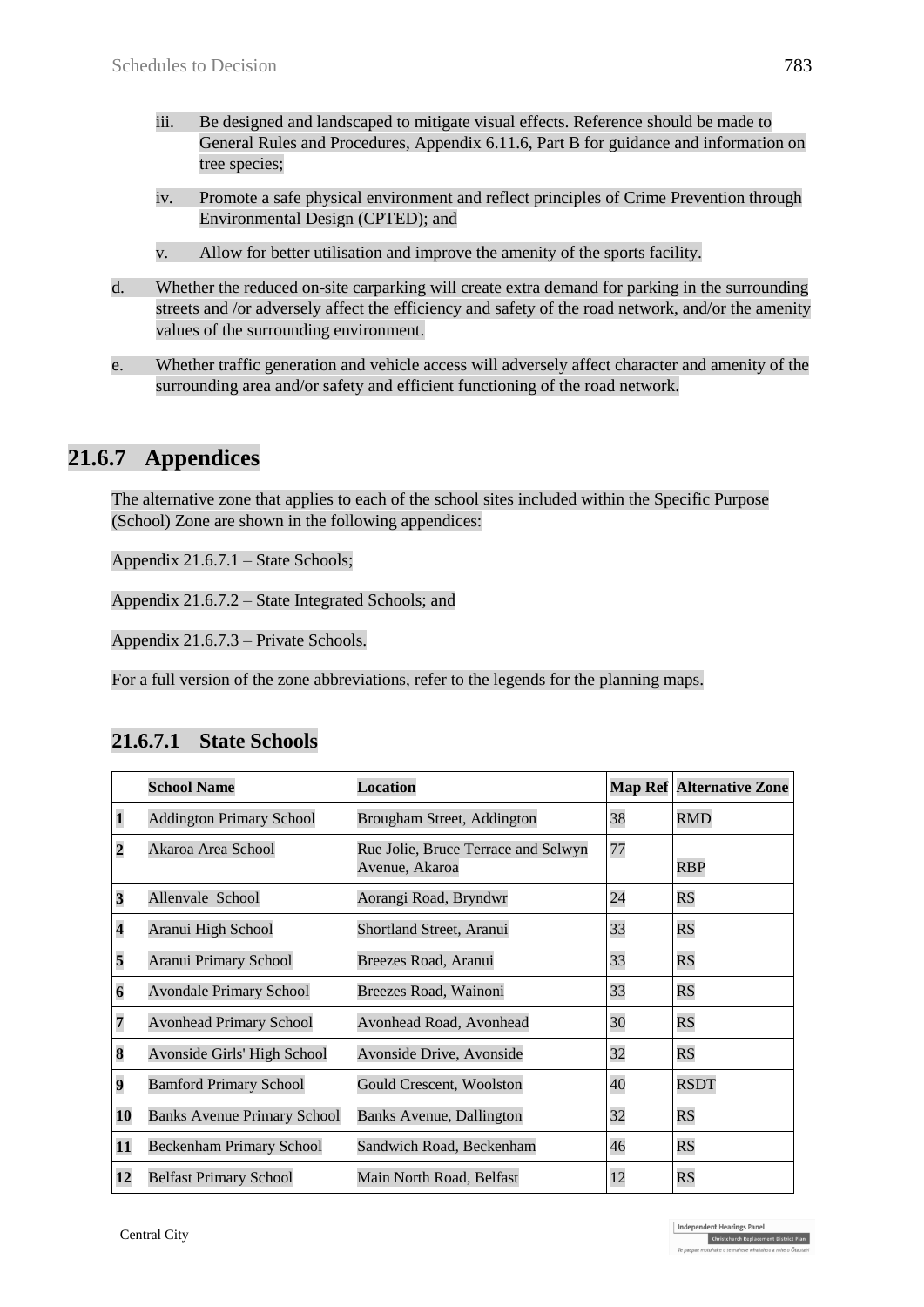|                 | <b>School Name</b>                                                     | <b>Location</b>                                         |                     | <b>Map Ref Alternative Zone</b> |
|-----------------|------------------------------------------------------------------------|---------------------------------------------------------|---------------------|---------------------------------|
| 13              | <b>Bishopdale Primary School</b>                                       | 24<br>Greers Road, Bishopdale                           |                     | RS                              |
| 14              | <b>Branston Intermediate School</b><br>Amyes Road, Hornby<br>(Closed)  |                                                         | 37                  | RS                              |
| 15              | <b>Breens Intermediate School</b>                                      | Breens Road, Bishopdale                                 | 23/24               | $\overline{\text{RS}}$          |
| 16              | <b>Bromley Primary School</b>                                          | Keighleys Road, Bromley                                 | 40                  | RS                              |
| 17              | <b>Burnside High School</b>                                            | Greers Road, Burnside                                   | 23/24/30<br>/31     | RS                              |
| 18              | <b>Burnside Primary School</b>                                         | Memorial Avenue, Fendalton                              | 31                  | $\overline{\text{RS}}$          |
| 19              | Casebrook Intermediate School                                          | Veitches Road, Casebrook                                | 18                  | RS                              |
| 20              | <b>Cashmere High School</b>                                            | Rose Street, Spreydon                                   | 45/46               | $\overline{\text{RS}}$          |
| 21              | <b>Cashmere Primary School</b>                                         | <b>Dyers Pass Road and Hackthorne</b><br>Road, Cashmere | 46                  | <b>RH</b>                       |
| $\overline{22}$ | Central New Brighton Primary<br>School (closed)                        | Seaview Road, New Brighton                              | 26                  | <b>RSDT</b>                     |
| 23              | Chisnallwood Intermediate<br>School                                    | Breezes Road, Avondale                                  | 33                  | $\overline{\text{RS}}$          |
| 24              | Christchurch Boys' High School                                         | Kahu Road, Fendalton                                    | 31                  | $\overline{\text{RS}}$          |
| 25              | <b>Christchurch East Primary</b><br>School                             | <b>Gloucester Street, City</b>                          | CC<br>Zoning<br>Map | <b>RCC</b>                      |
| 26              | Christchurch Girls' High School                                        | Matai Street, Fendalton and Papanui<br>Road, Merivale   | 31                  | RS                              |
| 27              | Christchurch South<br><b>Intermediate School</b>                       | Selwyn Street, Sydenham                                 | 38/39               | <b>RSDT</b>                     |
| 28              | Cobham Intermediate School                                             | Ilam Road, Fendalton                                    | 31                  | $\overline{\text{RS}}$          |
| 29              | <b>Cotswold Primary School</b>                                         | Cotswold Avenue, Bishopdale                             | 18                  | RS                              |
| 30              | Diamond Harbour School                                                 | Hunters Road, Diamond Harbour                           | 58/59/61<br>/62     | <b>RBP</b>                      |
| 31              | Duvauchelle School                                                     | Christchurch - Akaroa Road (SH75),<br>Duvauchelle       | 70                  | <b>RBP</b>                      |
| 32              | <b>Elmwood Normal Primary</b><br>School                                | Aikmans Road, Merivale                                  | 31                  | <b>RSDT</b>                     |
| 33              | Fendalton Open Air Primary<br>School                                   | Clyde Road, Fendalton                                   | 31                  | RS                              |
| 34              | Ferndale School                                                        | Merivale Lane, Merivale                                 | 31                  | <b>RSDT</b>                     |
| 35              | <b>Freeville Primary School</b><br>(closed)                            | Sandy Avenue, New Brighton                              | 26                  | RS                              |
| 36              | <b>Gilberthorpe Primary School</b><br>Gilberthorpe Road, Hei Hei<br>29 |                                                         |                     | $\overline{\text{RS}}$          |
| 37              | <b>Glenmoor Primary School</b><br>(Closed)                             | Philpotts Road, Mairehau                                | 25                  | RS                              |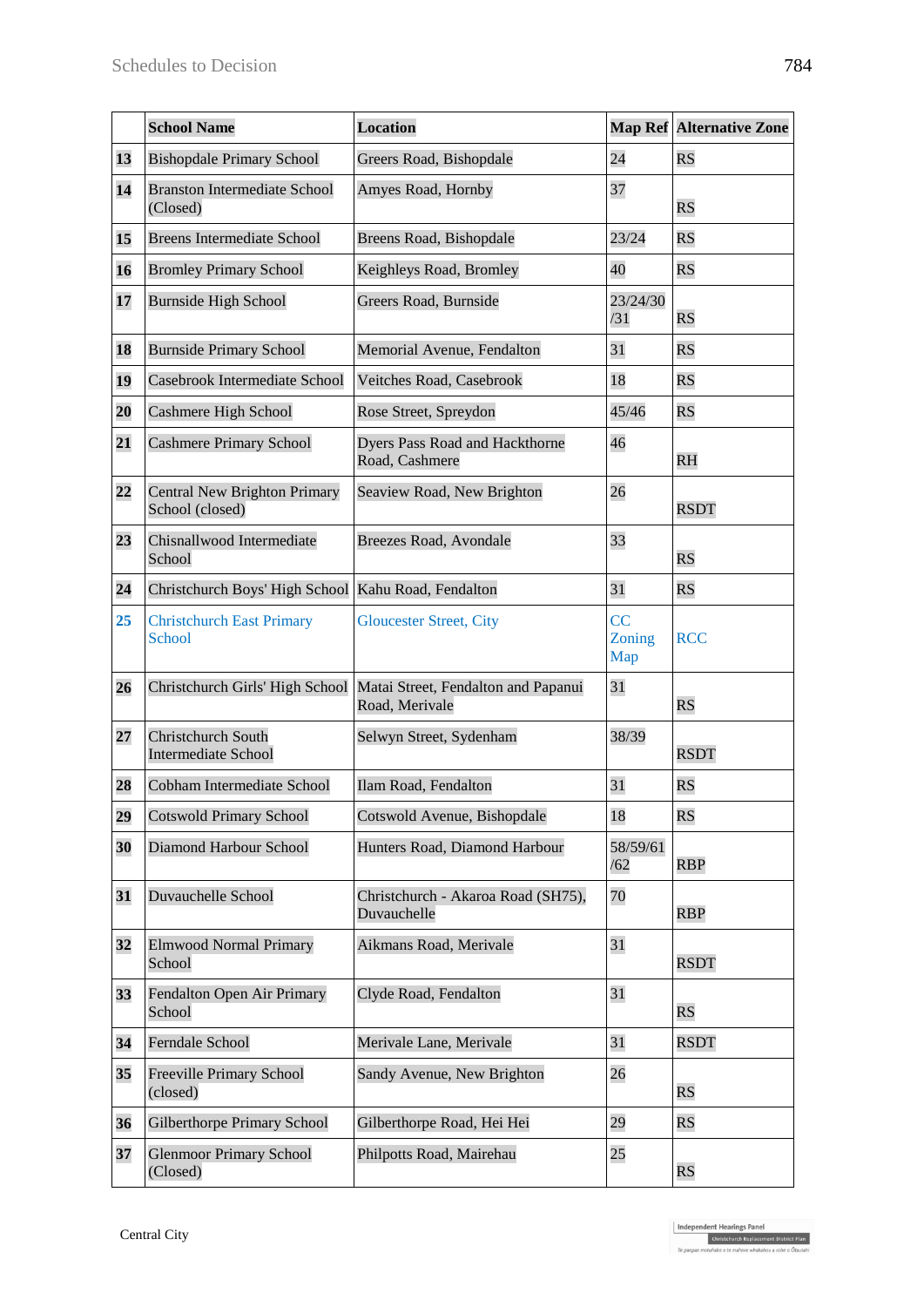|    | <b>School Name</b>                                           | <b>Location</b>                              |                     | <b>Map Ref Alternative Zone</b>                                      |
|----|--------------------------------------------------------------|----------------------------------------------|---------------------|----------------------------------------------------------------------|
| 38 | <b>Governors Bay School</b>                                  | Jetty Road, Governors Bay                    | 57                  | <b>RSS</b>                                                           |
| 39 | <b>Hagley Community College</b>                              | <b>Hagley Avenue, City</b>                   | CC<br>Zoning<br>Map | <b>RCC</b>                                                           |
| 40 | <b>Halswell Primary School</b>                               | Halswell Road, Halswell                      | 49                  | <b>RS</b>                                                            |
| 41 | Halswell Residential College                                 | Nash Road, Halswell                          | 44                  | RS                                                                   |
| 42 | <b>Hammersley Park Primary</b><br>School (Closed)            | Quinns Road, Shirley                         | 25                  | RS                                                                   |
| 43 | Harewood Primary School                                      | Harewood Road, Harewood                      | 17                  | <b>RuUF</b>                                                          |
| 44 | <b>Heathcote Valley Primary</b><br>School                    | Bridle Path Road, Heathcote,<br>Christchurch | 47                  | RS                                                                   |
| 45 | <b>Heaton Street Normal</b><br><b>Intermediate School</b>    | Heaton Street, Merivale                      | 31                  | RS                                                                   |
| 46 | <b>Hillmorton High School</b>                                | Tankerville Road, Hillmorton                 | 38/45               | <b>RS</b>                                                            |
| 47 | <b>Hoon Hay Primary School</b>                               | Sparks Road, Hoon Hay                        | 45                  | RS                                                                   |
| 48 | Hornby High School                                           | Waterloo Road, Hornby                        | 36/37               | <b>RS</b>                                                            |
| 49 | <b>Hornby Primary School</b>                                 | Waterloo Road, Hornby                        | 36                  | RS                                                                   |
| 50 | <b>Ilam Primary School</b>                                   | Ilam Road, Ilam                              | 31                  | RS                                                                   |
| 51 | <b>Isleworth Primary School</b>                              | Farrington Avenue, Bishopdale                | 24                  | <b>RMD</b>                                                           |
| 52 | Kendal Primary School<br>(Closed)                            | Kendal Avenue, Burnside                      | 23                  | $\overline{\text{RS}}$                                               |
| 53 | Kirkwood Intermediate School                                 | Riccarton Road, Riccarton                    | 31                  | RS                                                                   |
| 54 | Linwood Avenue Primary<br>School                             | Linwood Avenue, Linwood                      | 39                  | <b>RSDT</b>                                                          |
| 55 | Linwood College and Linwood<br><b>College Playing Fields</b> | Aldwins Road and Ferry Road,<br>Linwood      | 39                  | <b>RSDT College;</b><br><b>RS Playing Fields</b>                     |
| 56 | <b>Linwood Intermediate School</b><br>(Closed)               | McLean Street, Linwood                       | 32                  | <b>RSDT</b>                                                          |
| 57 | <b>Linwood North Primary School</b>                          | Woodham Road, Avonside                       | 32                  | RS                                                                   |
| 58 | <b>Little River School</b>                                   | Western Valley Road, Little River            | 69                  | <b>RSS</b>                                                           |
| 59 | <b>Lyttelton Main School</b>                                 | <b>Oxford Street, Lyttelton</b>              | 52                  | RBP all of site,<br>except 1 Oxford<br>Street which is<br><b>CBP</b> |
| 60 | <b>Lyttelton West School</b>                                 | Voelas Road, Lyttelton                       | 52                  | <b>RBP</b>                                                           |
| 61 | Mairehau High School                                         | Hills Road, Mairehau                         | 25                  | RS                                                                   |
| 62 | Mairehau Primary School                                      | Mahars Road, Mairehau                        | 25                  | RS                                                                   |
| 63 | Manning Intermediate School<br>(Closed)                      | Hoon Hay Road, Hoon Hay                      | 45                  | RS                                                                   |

Independent Hearings Panel<br>Christchurch Replacement District Plan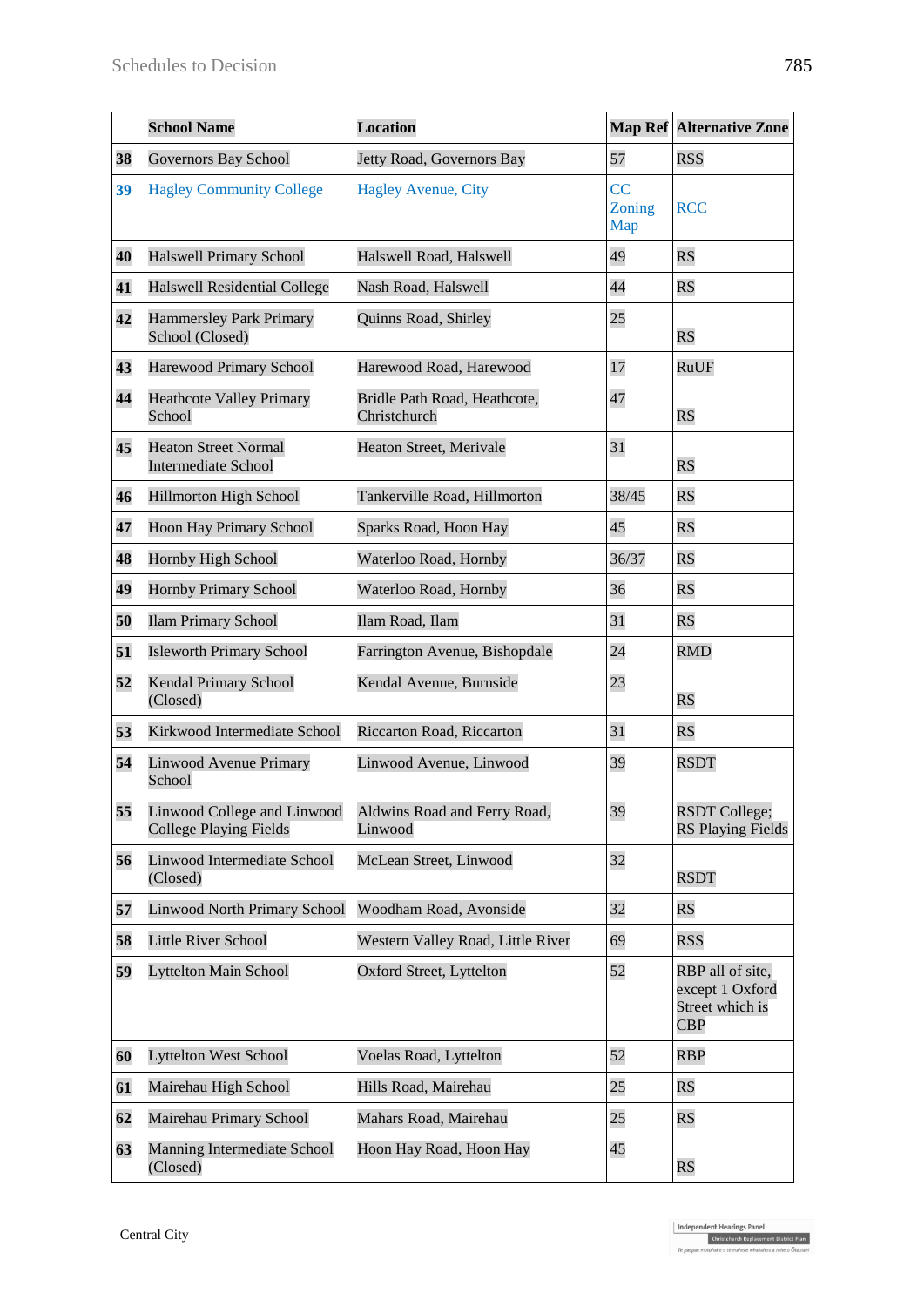|    | <b>School Name</b>                            | <b>Location</b>                                                                               |    | <b>Map Ref Alternative Zone</b>                                    |
|----|-----------------------------------------------|-----------------------------------------------------------------------------------------------|----|--------------------------------------------------------------------|
| 64 | <b>Marshland Primary School</b>               | Prestons Road, Marshland                                                                      | 19 | $RuUF -$<br>Marshland Rd<br>site;<br><b>RNN</b> – Prestons<br>site |
| 65 | McKenzie Residential School<br>(Closed)       | Yaldhurst Road, Yaldhurst                                                                     | 29 | RuUF                                                               |
| 66 | <b>Merrin Primary School</b>                  | Merrin Street, Avonhead                                                                       | 30 | $\overline{\text{RS}}$                                             |
| 67 | Mt Pleasant Primary School                    | Major Hornbrook Road, Mt Pleasant                                                             | 47 | R <sub>H</sub>                                                     |
| 68 | Noku Te Ao Childcare Centre                   | Birchgrove Gardens, Mairehau                                                                  | 25 | RS                                                                 |
| 69 | North New Brighton Primary<br>School (closed) | Leaver Terrace, North New Brighton                                                            | 26 | RS                                                                 |
| 70 | Northcote Primary School                      | Tuckers Road, Redwood                                                                         | 18 | $\overline{\mathrm{RS}}$                                           |
| 71 | <b>Oaklands Primary School</b>                | Cunningham Place, Halswell                                                                    | 44 | RS                                                                 |
| 72 | <b>Okains Bay School</b>                      | Okains Bay Road, Okains Bay                                                                   | 68 | RuBP                                                               |
| 73 | <b>Opawa Primary School</b>                   | Ford Road, Opawa                                                                              | 39 | $\overline{\mathrm{RS}}$                                           |
| 74 | Ouruhia Model Primary School                  | Turners Road, Ouruhia                                                                         | 12 | <b>RuUF</b>                                                        |
| 75 | Papanui High School                           | Langdons Road, Papanui                                                                        | 24 | <b>RSDT</b>                                                        |
| 76 | Papanui Primary School                        | Winters Road, Papanui                                                                         | 24 | $\overline{\text{RS}}$                                             |
| 77 | Paparoa Street Primary School                 | Paparoa Street, Papanui                                                                       | 24 | RS                                                                 |
| 78 | Parkview Primary School                       | Chadbury Street, Parklands                                                                    | 20 | RS                                                                 |
| 79 | Phillipstown Primary School                   | Nursery Road, Phillipstown                                                                    | 39 | IG                                                                 |
| 80 | Queenspark Primary School                     | Queenspark Drive, Parklands                                                                   | 20 | RS                                                                 |
| 81 | Rawhiti Primary School                        | Leaver Terrace, North New Brighton                                                            | 26 | RS                                                                 |
| 82 | <b>Redcliffs Primary School</b>               | Main Road, Redcliffs.<br>Temporary location: Van Asch Deaf<br><b>Education Centre, Sumner</b> | 48 | $\overline{\text{RS}}$                                             |
| 83 | <b>Redwood Primary School</b>                 | Prestons Road, Redwood                                                                        | 18 | $\overline{\text{RS}}$                                             |
| 84 | <b>Riccarton High School</b>                  | Vicki Street, Upper Riccarton                                                                 | 37 | $\overline{\text{RS}}$                                             |
| 85 | <b>Riccarton Primary School</b>               | English Street, Upper Riccarton                                                               | 37 | RS                                                                 |
| 86 | Rowley Avenue School                          | Rowley Avenue, Hoon Hay                                                                       | 45 | $\overline{\text{RS}}$                                             |
| 87 | Roydvale Primary School                       | Roydvale Avenue, Burnside                                                                     | 23 | RS                                                                 |
| 88 | <b>Russley Primary School</b>                 | Cutts Road, Avonhead                                                                          | 30 | $\overline{\text{RS}}$                                             |
| 89 | Shirley Boys' High School                     | North Parade, Shirley                                                                         | 32 | $\overline{\text{RS}}$                                             |
| 90 | Shirley Intermediate School                   | North Parade, Shirley                                                                         | 32 | <b>RMD</b>                                                         |
| 91 | <b>Shirley Primary School</b>                 | Shirley Road, Shirley                                                                         | 25 | RS                                                                 |

Independent Hearings Panel<br>Christchurch Replacement District Plan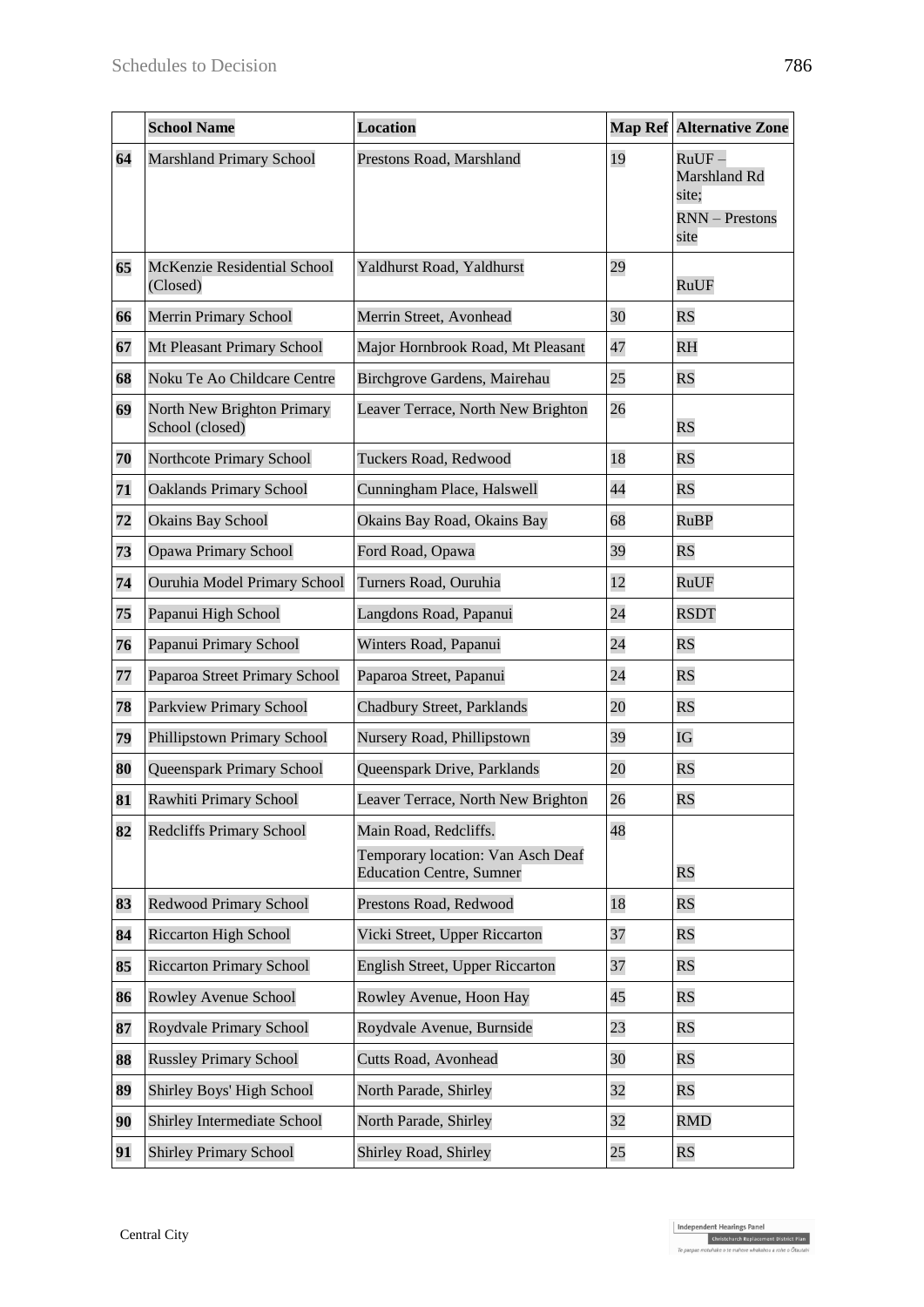|     | <b>School Name</b>                        | <b>Location</b>                                                                                                   |       | <b>Map Ref Alternative Zone</b> |
|-----|-------------------------------------------|-------------------------------------------------------------------------------------------------------------------|-------|---------------------------------|
| 92  | <b>Sockburn Primary School</b>            | Springs Road, Sockburn                                                                                            | 37    | <b>RS</b>                       |
| 93  | Somerfield Primary School                 | Studholme Street, Somerfield                                                                                      | 46    | $\overline{\text{RS}}$          |
| 94  | South Hornby Primary School               | Shands Road, Hornby                                                                                               | 36    | <b>RSDT</b>                     |
| 95  | South New Brighton Primary<br>School      | Estuary Road, South New Brighton                                                                                  | 34    | RS                              |
| 96  | <b>Spreydon Primary School</b>            | Halswell Road, Hoon Hay                                                                                           | 38    | $\overline{\text{RS}}$          |
| 97  | <b>St Albans Primary School</b>           | Sheppard Place, St Albans                                                                                         | 25/32 | <b>RSDT</b>                     |
| 98  | <b>St Martins Primary School</b>          | <b>Albert Terrace, St Martins</b>                                                                                 | 46    | R <sub>H</sub>                  |
| 99  | <b>Sumner Primary School</b>              | Colenso Street, Sumner                                                                                            | 48    | $\overline{\text{RS}}$          |
| 100 | Te Kura Kaupapa Māori o Te<br>Whanau Tahi | Lyttelton Street, Spreydon                                                                                        | 45    | <b>RS</b>                       |
| 101 | Te Kura Kaupapa Māori o<br>Waitaha        | Hassals Lane, Opawa. Temporary<br>location Linwood Intermediate.                                                  | 39    | <b>RSDT</b>                     |
| 102 | Te Pa o Rakaihautu                        | Pavitt Street, Richmond                                                                                           | 32    | <b>RMD</b>                      |
| 103 | <b>Templeton Primary School</b>           | Kirk Road, Templeton                                                                                              | 35    | RS                              |
| 104 | <b>Thorrington Primary School</b>         | Colombo Street, Beckenham                                                                                         | 46    | RS                              |
| 105 | Te Waka Unua Primary School               | Ferry Road, Woolston                                                                                              | 39    | RS                              |
| 106 | <b>Unlimited Discovery School</b>         | Temporary locations: UC, Parkstone<br>Avenue, Ilam and Halswell Residential<br>College, McMahon Drive, Aidanfield | None  |                                 |
| 107 | Van Asch Deaf Education<br>Centre         | Heberden Avenue, Sumner                                                                                           | 48    | <b>RS</b>                       |
| 108 | Waimairi Primary School                   | Tillman Avenue, Papanui                                                                                           | 24    | RS                              |
| 109 | Wainoni Primary School                    | Eureka Street, Aranui                                                                                             | 26    | RS                              |
| 110 | Wairakei Primary School                   | Wairakei Road, Bryndwr                                                                                            | 24    | RS                              |
| 111 | Waitaha School                            | Kirk Road, Templeton                                                                                              | 35    | RuT                             |
| 112 | Waitakiri Primary School                  | Burwood Road, Burwood                                                                                             | 26    | RS                              |
| 113 | Waitakiri Primary School River<br>Site    | New Brighton Road, Burwood                                                                                        | 26    | RS                              |
| 114 | <b>Waltham Primary School</b>             | Hastings Street East, Waltham                                                                                     | 39    | <b>RSDT</b>                     |
| 115 | West Spreydon Primary School              | Lyttelton Street, Spreydon                                                                                        | 45    | RS                              |
| 116 | <b>Westburn Primary School</b>            | Waimairi Road, Ilam                                                                                               | 30    | RS                              |
| 117 | Wharenui Primary School                   | Matipo Street, Riccarton                                                                                          | 38    | <b>RMD</b>                      |
| 118 | <b>Yaldhurst Model Primary</b><br>School  | School Road, Yaldhurst                                                                                            | 29    | RuUF                            |

Independent Hearings Panel<br>Christchurch Replacement District Plan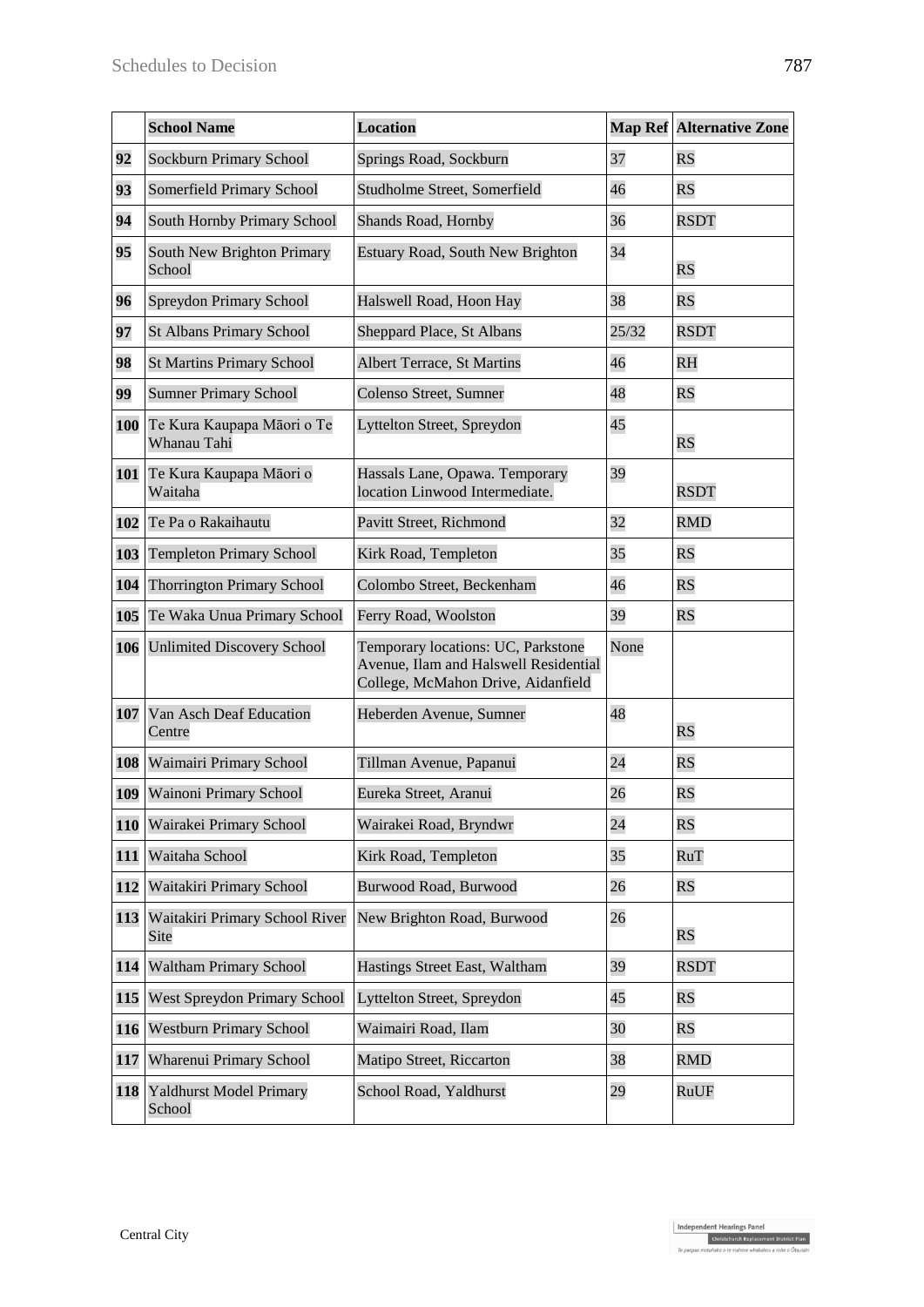# **21.6.7.2 State Integrated Schools**

|                         | <b>School Name</b>                          | <b>Location</b>                 | <b>Map Ref</b>                  | <b>Alternative</b><br>Zone |
|-------------------------|---------------------------------------------|---------------------------------|---------------------------------|----------------------------|
| $\mathbf{1}$            | Aidanfield Christian                        | Nash Road, Aidanfield           | 44                              | <b>RS</b>                  |
| $\overline{2}$          | <b>Catholic Cathedral College</b>           | Ferry Road, City                | <b>CC</b> Zoning<br>Map         | <b>CCMU</b>                |
| 3                       | Christ the King                             | Greers Road, Burnside           | 31                              | <b>RS</b>                  |
| $\overline{\mathbf{4}}$ | <b>Christchurch Adventist</b>               | Grants Road, Papanui            | 24                              | <b>RMD</b>                 |
| 5                       | <b>Emmanuel Christian</b>                   | Sawyers Arms Road, Bishopdale   | 18                              | RuUF                       |
| $\boldsymbol{6}$        | <b>Hillview Christian</b>                   | Wilsons Road, St Martins        | 46                              | <b>RS</b>                  |
| 7                       | Laidlaw College                             | Condell Avenue, Papanui         | 24                              | <b>RS</b>                  |
| 8                       | Marian College                              | <b>Barbadoes Street, City</b>   | 39 and CC                       | <b>CCMU</b>                |
| 9                       | <b>Middleton Grange</b>                     | Acacia Avenue, Upper Riccarton  | 37/38                           | <b>RS</b>                  |
| 10                      | <b>New Brighton Catholic</b>                | Lonsdale Street, New Brighton   | 26                              | <b>RSDT</b>                |
| 11                      | <b>St Francis of Assisi Catholic</b>        | Innes Road, Mairehau            | 25                              | <b>RS</b>                  |
| 12                      | Our Lady of the Assumption                  | Sparks Road, Hoon Hay           | 45                              | <b>RS</b>                  |
| 13                      | Our Lady of Victories                       | Main South Road, Sockburn       | 37                              | <b>RS</b>                  |
| 14                      | Our Lady Star of the Sea                    | Colenso Street, Sumner          | 48                              | <b>RS</b>                  |
| 15                      | <b>Rudolf Steiner</b>                       | <b>Ombersley Terrace, Opawa</b> | 46                              | <b>RS</b>                  |
| 16                      | <b>Sacred Heart</b>                         | Spencer Street, Addington       | 38                              | <b>RMD</b>                 |
| 17                      | <b>St Albans Catholic</b>                   | Rutland Street, St Albans       | 25                              | <b>RSDT</b>                |
| 18                      | St Anne's                                   | Ferry Road, Woolston            | 40                              | <b>RS</b>                  |
| 19                      | St Bede's                                   | Main North Road, Redwood        | 18/24                           | <b>RS</b>                  |
| 20                      | <b>St Bernadette's</b>                      | Hei Hei Road, Hei Hei           | 36/37                           | <b>RS</b>                  |
| 21                      | St James'                                   | Rowan Avenue, Aranui            | 33                              | <b>RS</b>                  |
| $\overline{22}$         | St Joseph's                                 | Vagues Road, Papanui            | 24                              | <b>RS</b>                  |
| 23                      | St Mark's                                   | Cholmondeley Avenue, Opawa      | 39                              | <b>RS</b>                  |
| 24                      | <b>St Mary's</b>                            | <b>Manchester Street, City</b>  | <b>CC</b> Zoning<br><b>Maps</b> | <b>RCC</b>                 |
| 25                      | <b>St Patrick's</b>                         | Plynlimon Road, Bryndwr         | 31                              | <b>RS</b>                  |
| 26                      | St Peter's                                  | Fisher Avenue, Beckenham        | 46                              | <b>RS</b>                  |
| 27                      | <b>St Teresa's</b>                          | Puriri Street, Riccarton        | 31                              | <b>RS</b>                  |
| 28                      | <b>St Thomas of Canterbury</b>              | Middlepark Road, Sockburn       | 37                              | <b>RS</b>                  |
| 29                      | <b>Stand Childrens' Services</b><br>Village | <b>Glenelg Spur, St Martins</b> | 46                              | <b>RH</b>                  |
| 30                      | Tamariki                                    | St Johns Street, Woolston       | 40                              | <b>RS</b>                  |